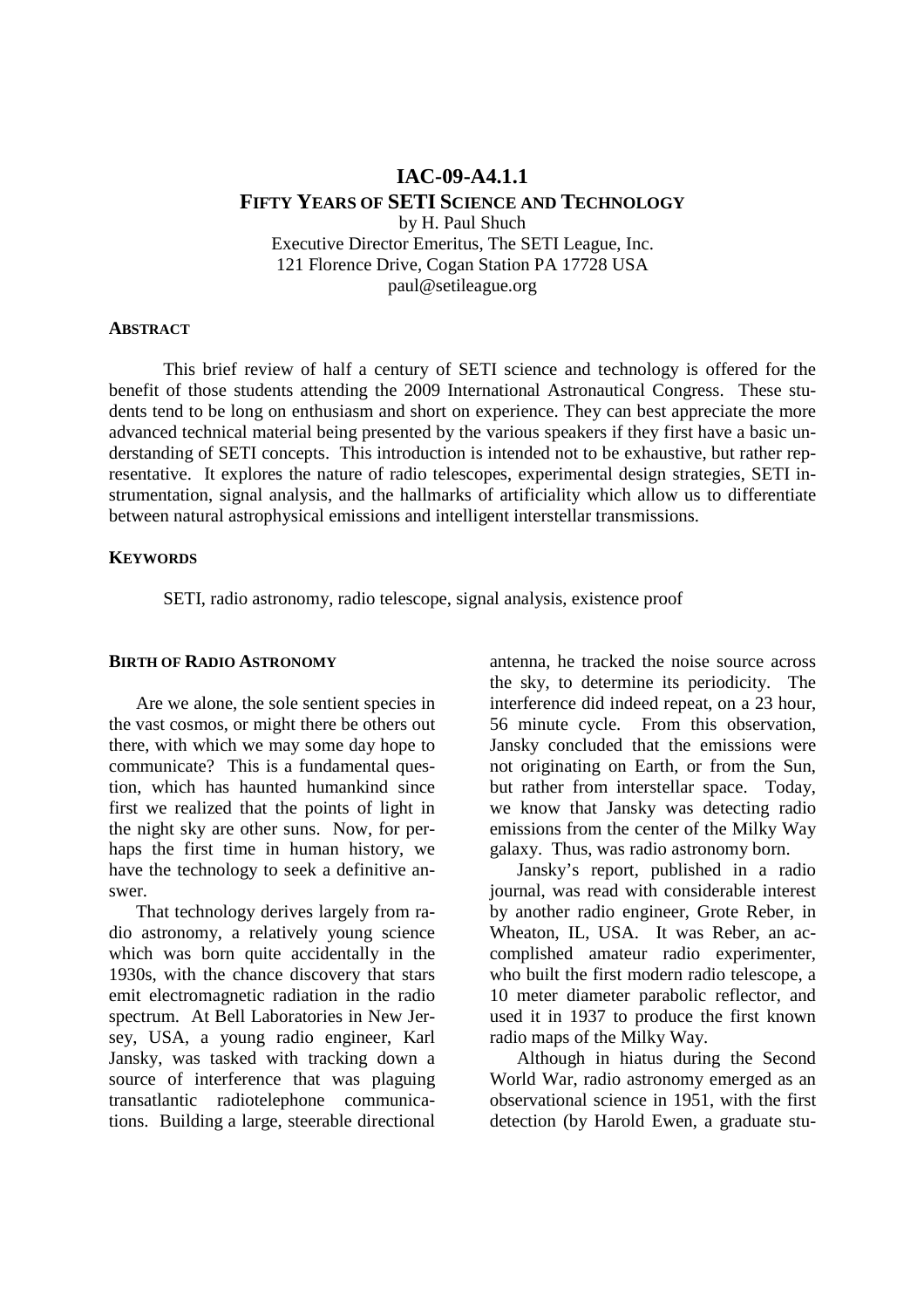dent at Harvard University, and his research advisor, Edward Purcell) of the 21 cm hyperfine emissions from interstellar Hydrogen, the most abundant element in space.

### **RADIO TELESCOPE MODALITIES**

The three primary operating modes for modern radio telescopes include radiometry, spectroscopy, and interferometry. Each mode requires unique hardware and a specific experimental design.

The early observations of Jansky and Reber are examples of total-power radiometry, a time-domain measurement in which the thermal blackbody emissions from astrophysical sources are plotted against antenna aiming coordinates. Aiming can be either dynamic (i.e., actively varying the antenna in azimuth or elevation) or drift-scan (in which the Earth's rotation causes the antenna to sweep varying right ascensions over time). Radiometers are the simplest of radio telescopes, requiring only that the incoming signal be sufficiently amplified, and then applied to a square-law detector.

Spectroscopy is a frequency-domain mode, used to observe the molecular absorption or emission lines of the source being monitored. Ewen's pioneering hydrogen emission detection was an early example of astrophysical radio spectroscopy. In its most common implementation, spectroscopes involve downconversion of a portion of the electromagnetic spectrum, using a fixed intermediate frequency and a swept local oscillator.

Interferometry uses the interference fringes from multiple antennas to generate a spatial-domain image of an area of space. Interferometers require complex digital correlators along with well-matched antennas and receivers. Examples of advanced interfometers include the 27-dish Very Large Array (VLA) in Socorro, New Mexico, USA, and the 30-dish Giant Meterwave Radio Telescope (GMRT) in Khodad, India.

## **EARLY SETI SCIENCE**

The notion that existing radio telescopes were capable of receiving purported artificial transmissions from distant, technologically advanced civilizations was first articulated by Cocconi and Morrison exactly a half-century ago. Their short paper "Searching for Interstellar Communications" in the journal Nature (1959) is generally regarded as the blueprint for the modern Search for Extra-Terrestrial Intelligence (SETI).

Even as that paper was in press, Frank Drake, then a young radio astronomer at the newly formed National Radio Astronomy Observatory (NRAO) in Green Bank, West Virginia, USA, was quietly preparing to perform the very experiment which the two Cornell professors were proposing. Drake and Coconni/Morrison had independently arrived at similar search strategies, and independently derived nearly identical experimental designs. Clearly, SETI science was ready to be born.

*Project Ozma*, Drake's Green Bank effort, observed two nearby sun-like stars (Tau Ceti and Epsilon Eridani) for a few weeks in the Spring of 1960, scanning a narrow band of frequencies surrounding the Hydrogen emission line, using an 85 foot diameter parabolic reflector. Drake's receiver effectively combined radiometry and spectroscopy, in that it employed a square-law detector, but scanned a range of frequencies related to a known astrophysical emission line. Although he detected no promising candidate signals, Drake's *Project Ozma* served as a model of hundreds of SETI searches to follow.

The year after conducting *Project Ozma,*  Drake convened at Green Bank the world's first scientific conference devoted to SETI. The agenda for that week-long meeting con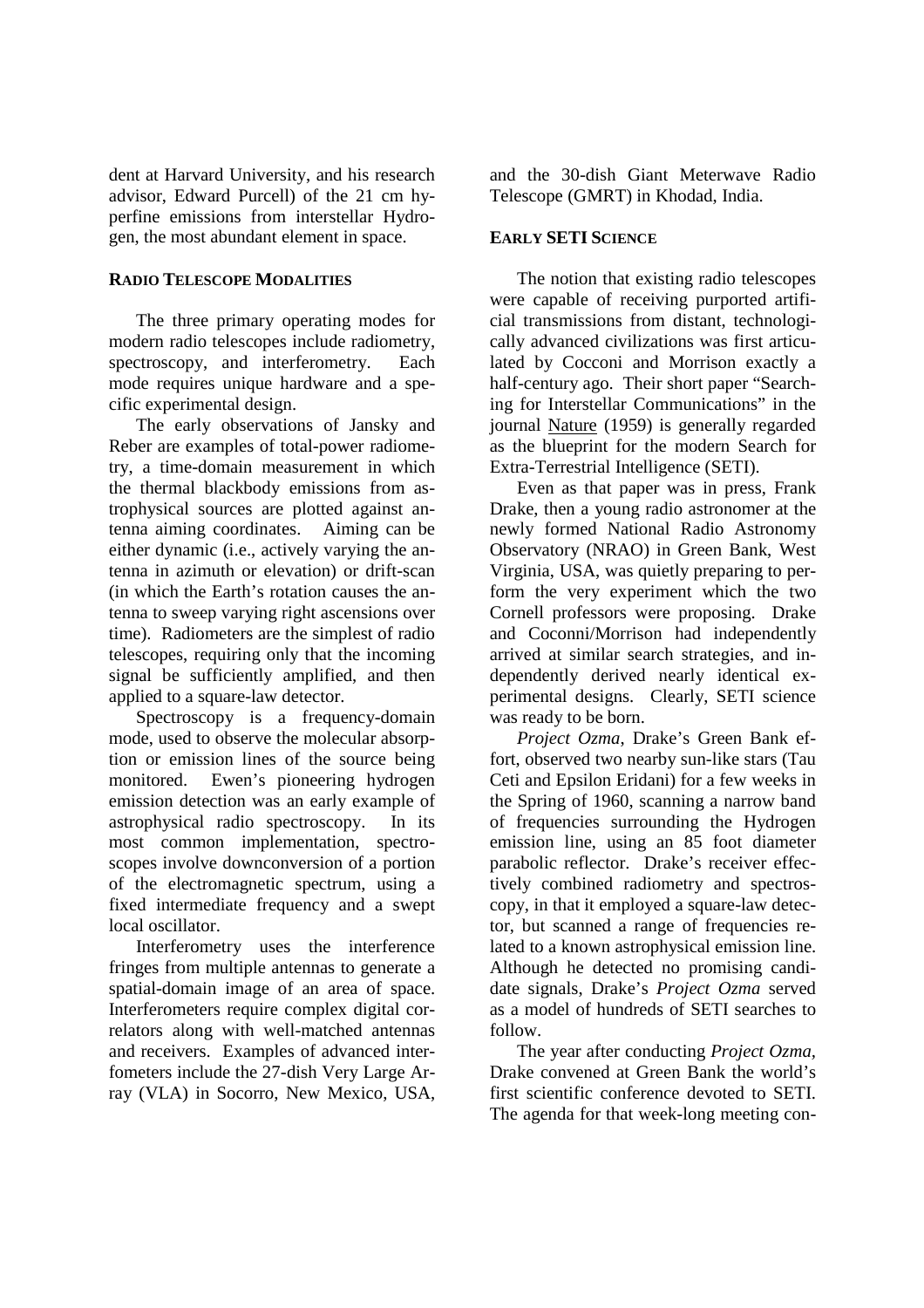sisted of seven topics, touching upon various astrophysical, biological, technological, and societal aspects of the emergence of potential communications partners in the cosmos. Stringing those seven topics together into a multiplicative model, Drake created the now-famous Drake Equation, a tool widely used for estimating the number of communicative civilizations which might exist in our Milky Way galaxy.

### **THE NASA YEARS**

In the summer 1971, a landmark study was conducted at the NASA Ames research center in Mountain View, California, USA. Chaired by Dr. Bernard M. Oliver, then vice-president of engineering for the Hewlett-Packard company, *Project Cyclops* sought to design (on paper) the ultimate SETI receiving system which could be conceived, if money were no object.

A proposed interferometer array, consisting of 900 large parabolic reflector antennas coupled to an advanced optical computer for multi-channel spectral analysis, would have cost in the tens of Billions of US dollars. It was never seriously considered for funding, and hence never built. However, the resulting publication (which was reprinted in 1996, and is still available) serves to this day as a blueprint for how large-scale SETI hardware and software might be developed.

A modestly funded NASA SETI program followed in the US. In other countries, parallel studies ensued, each receiving limited government or institutional financial support. Most borrowed limited observing time on existing radio telescopes.

The NASA SETI office, headquartered at the Ames Research Center, where the Project Cyclops studies had been conducted, expended significant effort on the development of advanced Multi-Channel Spectrum Analyzers (MCSAs) capable of scanning

hundreds to thousands of MHz of the electromagnetic spectrum in real time. This was in marked contrast to earlier SETI efforts, whose receivers had been restricted to merely a few tens to hundreds of kHz of bandwidth.

NASA SETI launched a ten-year, twopronged search in October of 1992. Its two complementary strategies involved a targeted search of nearby sun-like stars, and a methodical sweep of the entire sky for signals emanating from the vicinity of stars not specifically known to us. Each search strategy required a different instrumentation approach. Targeted searches are conducted by tracking known stars with the largest, highest gain antennas available, for hours on end. Sky surveys, on the other hand, tend to be operated in meridian transit (drift scan) mode, employing smaller antennas (to provide increased spatial coverage) and limiting observing time in any one direction, in favor of maximizing sky coverage.

Although budgeted at a mere five cents per US citizen per year, NASA SETI's \$12.6 million annual budget proved an easy target for legislators. The US Congress cancelled the NASA SETI program in 1993, after just one year of observations (and, in the process, reduced the federal deficit by 0.0006 percent). Some in the SETI community have taken this as definitive proof that there exists no intelligent life in Washington.

## **PRIVATIZATION OF SETI**

With the demise of NASA SETI, two nonprofit organizations in the US stepped up to privatize and continue SETI research. The California-based SETI Institute revived the targeted-search prong of the late NASA SETI program in 1995, under the guise of *Project Phoenix* (symbolically named for having risen from the ashes of its predecessor search). The SETI Institute secured for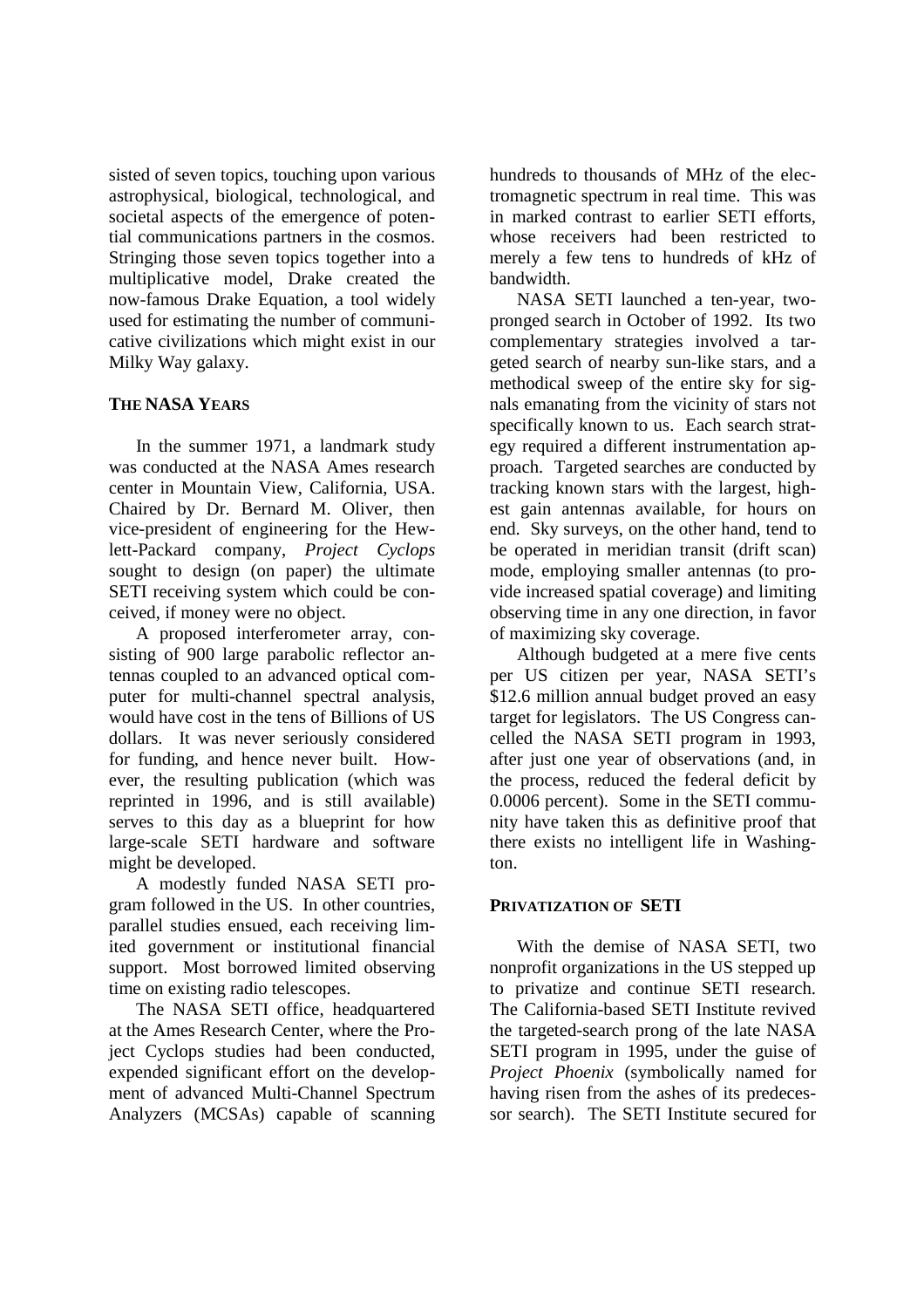its *Project Phoenix* observations the spectral analysis equipment which it had previously developed on contract in support of NASA SETI.

In ten years of observations involving renting time on large radio telescopes at Parkes and Mopra in Australia, Green Bank in West Virginia, Woodbury in Georgia (US), Arecibo in Puerto Rico, and at Jodrell Bank, UK, *Project Phoenix* monitored 1,000 nearby sun-like stars across a substantial portion of the microwave spectrum. The project employed sophisticated follow-up detection procedures to validate candidate signals and eliminate terrestrial interference. *Project Phoenix* achieved a null result, in that none of its candidate signals passed the follow-up detection test.

Beginning in 1996 from donated office space in New Jersey, the nonprofit SETI League's *Project Argus* is an ongoing attempt to resurrect the all-sky survey component of the NASA SETI effort. *Project Argus* is named for the mythical Greek guardbeast who had 100 eyes and could see in all directions at once. It seeks to see in all directions at once, in real time, by bringing online thousands of small radio telescopes around the world, built and operated by dedicated amateur radio astronomers, whose efforts are coordinated through the internet. To date, *Project Argus* has 143 stations in operation, in 27 different countries on all seven continents. It too has yet to detect conclusive evidence of ETI.

### **DEDICATED SETI INSTRUMENTS**

While in recent years dozens of SETI experiments have begged, borrowed, or bought observing time on various radio telescopes in England, Germany, Russia, Argentina, Italy, Japan, Australia, Puerto Rico, and elsewhere, ever since the *Project Cyclops* study the dream of a full-time SETI observatory, optimized for the detection of intelli-

gently generated extraterrestrial signals, has remained foremost in the minds of SETI scientists.

In 1999 the nonprofit, membershipsupported SETI League began planning its *Array2k* observatory. Receiver prototypes were constructed and tested, key technologies developed and patented, land acquired in New Jersey, and a prototype *Very Small Array* (VSA) constructed in Pennsylvania, before global economic conditions brought an end to the project's private funding. It is hoped that work on this instrument can resume, should new funding materialize.

In California, the nonprofit SETI Institute has been a little more fortunate in securing funding for its Allen Telescope Array (ATA). Planned as a phased array of 350 Gregorian antennas with cryogenically cooled broadband front-ends and fiber-optic links to its advanced MCSA, the ATA is currently online with 42 dishes operational.

When fully implemented, it is expected that the ATA will permit fulltime SETI observations of the entire sky which can be seen from its location in Hat Creek in Northern California, and will be used to survey upwards of one million stars across the entire microwave spectrum.

### **SIGNAL ANALYSIS TECHNIQUES**

A challenge facing all SETI observatories, extant and planned, is differentiation between candidate signals and the everpresent natural background noise of the cosmos. Whereas natural thermal emissions are broadband, extending across the entire electromagnetic spectrum, it is expected that signals used for deliberate electronic communication over interstellar distances will likely have narrow-band components. Thus, minimizing receiver bandwidth is an accepted technique for pulling such weak signals out of the noise.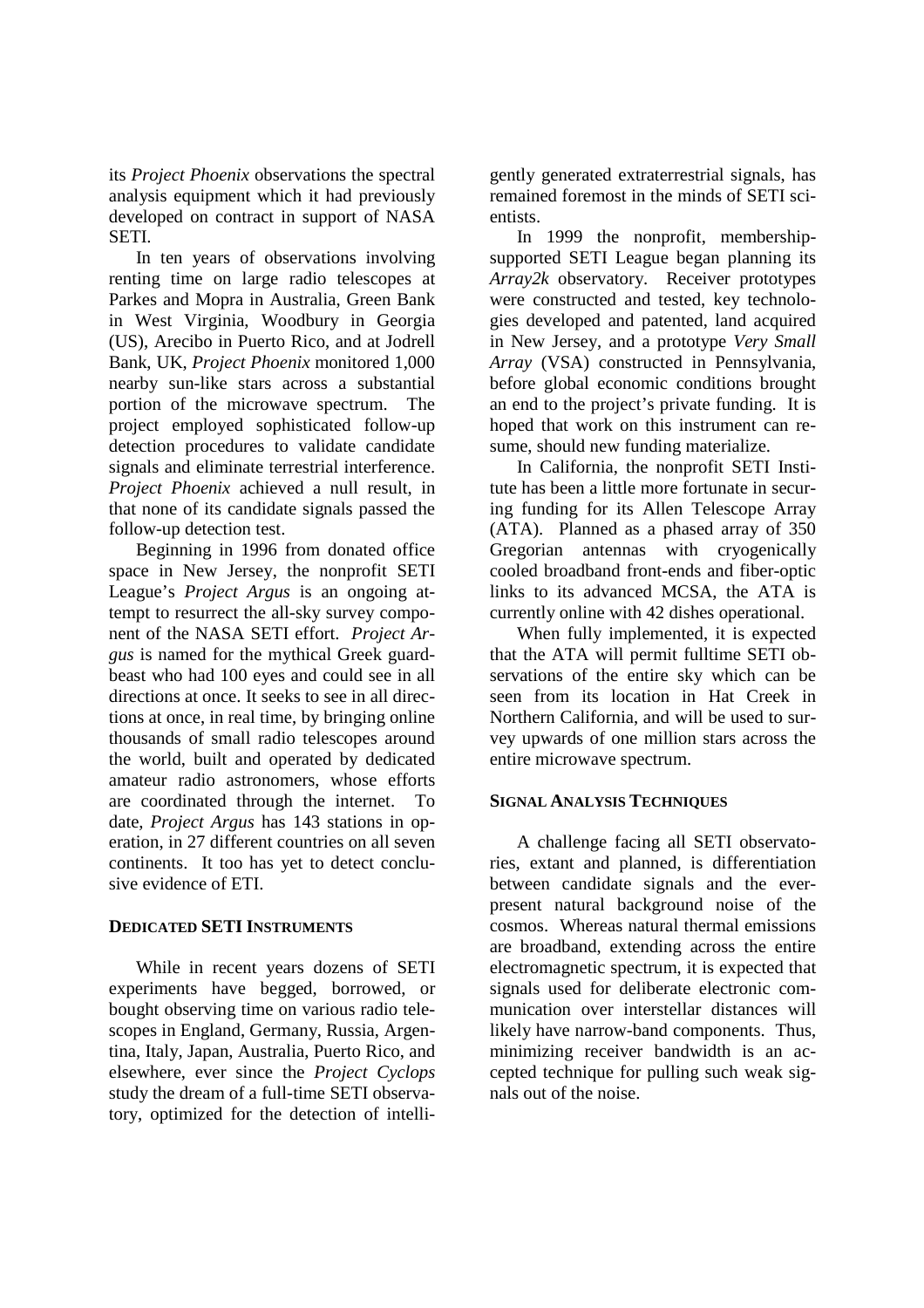However, the actual frequency of transmission is not known to us *a priori*. The quietest portion of the electromagnetic spectrum that could efficiently support interstellar contact is extremely wide, spanning from a few hundred MHz to tens of GHz. Assuming a sufficiently narrowband receiver, there are billions of possible frequencies to which it might be tuned. Here is where digital signal processing (DSP) techniques become an important part of SETI research.

It is common SETI practice to receive, amplify, filter, and digitize extremely wide portions of the electromagnetic spectrum. DSP is then employed to subdivide the broad received spectrum into a multitude of contiguous, vanishingly narrow frequency bins, each of which excludes much of the broad spectrum of noise so as to maximize signal to noise ratio. Most frequently, the fast Fourier transform (FFT) is employed to produce these narrow bins. At 1 Hz of bin width, for example, a 1 billion point FFT can simultaneously monitor all 1 billion such 1 Hz channels within 1 GHz of bandwidth.

A limitation of the FFT is that it is optimized for the detection of sinusoidal signal components. If the nature of the incoming signal is unknown, one would desire an adaptive transform to detect it. One such tool, which makes no *a priori* assumptions as to the characteristics of the signals hidden in the noise, is the Karhunen-Leove transform (KLT). SETI scientists have for years sought, with mixed success, to implement the KLT on radio telescopes in Ohio, Italy, and elsewhere.

Unfortunately, the KLT is extremely demanding of computer power. As the state of the art in computer technology continues to experience Moore's Law exponential growth, it is felt that the KLT will eventually displace the FFT as the SETI signal analysis algorithm of choice.

### **HALLMARKS OF ARTIFICIALITY**

Most SETI scientists hold that detection of artificially generated electromagnetic waves remains the most likely mechanism of contact between humans and ETI, at least at our present state of technological development, and excluding from consideration any laws of nature not presently in evidence. The photon is, after all, the fastest spaceship known to man. It travels relatively unimpeded through the interstellar medium, at the fastest speed which our understanding of physics would allow.

Based upon the primitive state of Earth's communications technology, such contact is most likely to occur in the microwave spectrum, although optical SETI is becoming more viable. We would have a high confidence level that such contact had taken place upon simultaneous detection (at widely separated terrestrial coordinates) of signals of sufficient duration or periodicity to allow multiple independent observations. In addition, such signals must exhibit some reasonable combination of the following hallmarks of artificiality:

- spatial / temporal characteristics consistent with sidereal motion,
- coherence not achievable by known natural emission mechanisms,
- Doppler signatures indicative of planetary motion,
- frequency selection which exhibits a knowledge of one or more universal constants, and
- information content suggestive of a mathematically based culture.

#### **STANDARDS OF PROOF**

We now address the issue of what constitutes incontrovertible proof of ETI contact. The question is complicated by the fact that the general public may make only a vague distinction between fact and faith.